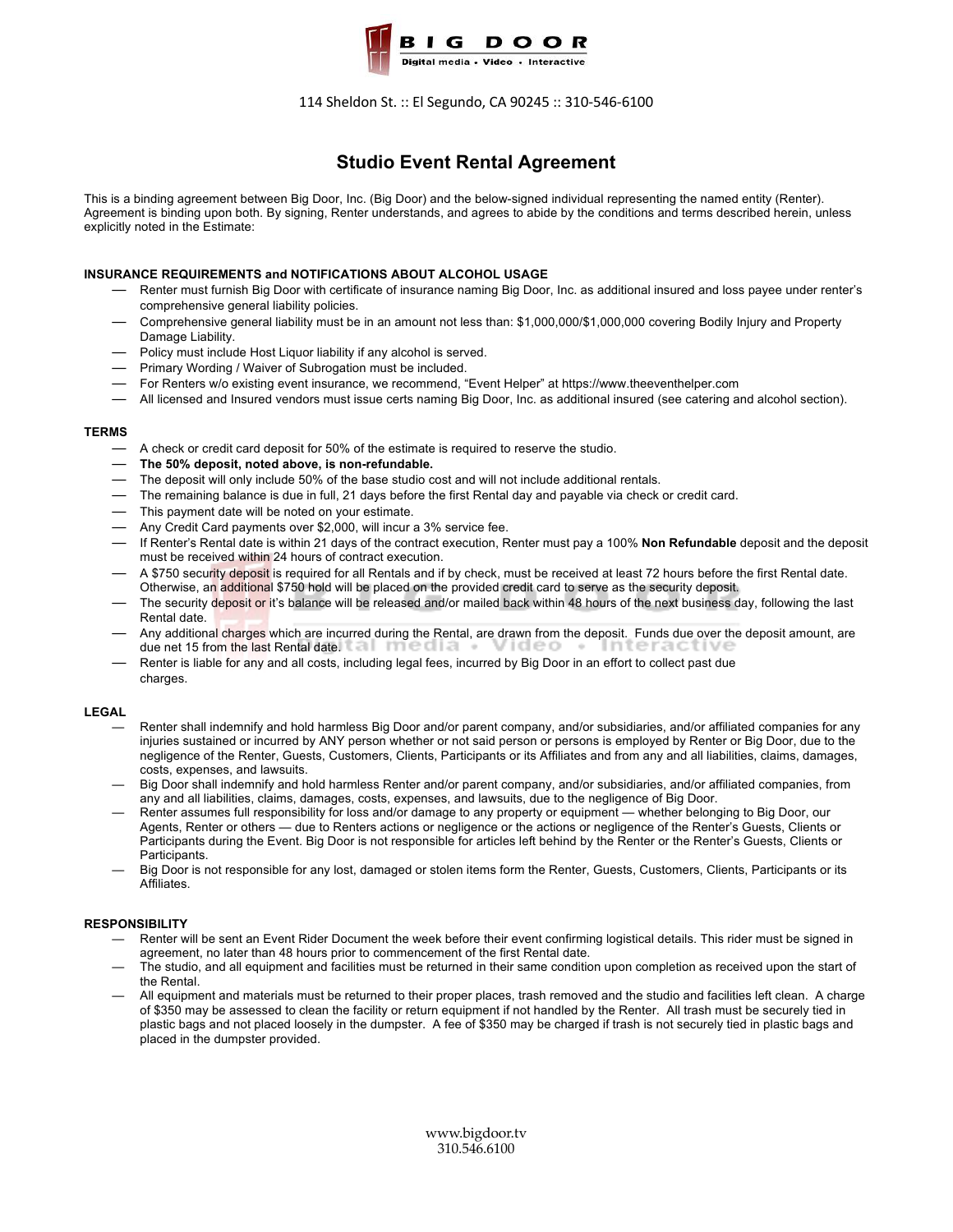#### **RESPONSIBILITY** (continued)

- Big Door is a non-smoking facility. Any smoking must be done off studio property or in a designated outdoor area determined by event managers. All cigarette butts must be extinguished and disposed of.
- Candles: All wax candles must be in an enclosed glass container at least 3" wide by 5" tall. Any candle wax that is spilled must be cleaned up prior to departure. LED or oil cartridge candles do not require specific containers. Otherwise, no open flames allowed.
- No illicit drugs, weapons, or underage drinking is allowed on our premises at anytime and it is the responsibility of the Renter to ensure these rules are strictly enforced.
- Renter is responsible for securing and protecting Big Door property, keeping fire exits clean and open and ensuring the safety of the Renters, Guests, Customers and Clients.
- As a Renter, I am only receiving a license for the agreed upon venue space which may be limited to the rental time that has been reserved and paid for. Big Door may restrict your access to the premises for any reason immediately before and after your rental time has started and expired. Big Door does not permit overnight storage for Host or Host's vendors.
- Renter must not act in a manner that, in the Big Door's sole discretion, does or is likely to adversely affect the peaceful operation of the premises.
- Renter will not use the premises for illegal purposes or in any manner that could tarnish the reputation of the Big Door or their premises.
- Renter will not tamper with, borrow, or remove any property kept on the premises.
- Renter will not cause or permit any hazardous substance to be used, stored, generated, released or disposed of on or in the premises.
- Renter understands that they must maintain the rental area and the common areas of the premises in a neat, clean and sanitary condition.
- Renter will be held solely responsible for the agreed upon rental area, including any common areas.
- Renter will be held accountable for any injury or damages sustained during the duration of the rental and occupancy on the premises.

Renter will be held liable for any guest, invitee, or visitor actions on the premises. Any signs, symbols, or other objects displayed on the premises must be approved by Big Door and must be removed immediately following the duration of the reservation.

— Renter will not have access to the equipment room, tech room, conference room, supply room, the 6 private offices, or the corridor that attaches the Great Room to the Studio unless in the event of an emergency.

#### **CATERING AND ALCOHOL**

- Only licensed catering companies are allowed to serve food at Big Door.
- All Catering companies need to provide proof of active license and add Big Door as additional insured on their policies.
- Catering Companies must notify Big Door for approval if they are planning to use any device for cooking that is not already included in the Big Door facility (fryers, grills, external ovens, etc..)
- We do not allow any Events where Guests directly pay for alcohol at the Event or pay indirectly thru an entrance fee, ticket charge or any other indirect means. Exceptions are made for certified non-profits on a case-by-case basis, and non-profits must obtain proper insurance and ABC event licensure.
- If Alcohol is being served, Big Door may require at least one Host Security Person, at a flat rate of \$250 for 4-6hrs (\$50/hr after 6 hrs).
- If Alcohol is being served with minors in attendance, Big Door may require a Host Security Person to ID all Guests and provide wristbands for all legal drinkers. Big Door can provide wristbands at .20/band. Big Door has the right to shut down the bar if any minors are consuming alcohol.
- Alcohol may not be served from glass containers of any kind and must instead be poured into plastic or non-glass serving cups. Beer bottles are not permitted.
- All Bartenders must be hired and actively licensed to serve alcohol. Bartenders may not be Guests.
- Bartenders are required to shut off Guests who appear drunk and immediately notify Big Door staff and/or Security
- Big Door has the right to evict any Guests who are drunk or acting in an adverse manner.
- Big Door has the right to stop the serving of alcohol at any time if the bartenders repeatedly fail to stop serving alcohol to drunk or unruly guests

#### **RENTAL TIMES/IMPACT**

- Studio rental rates (including Event Manager) are based on a 12-hour day, unless otherwise stated in estimate.
- Rental day begins at first crew member's call and ends when Event Manager locks studio and facility has been fully cleaned and returned to it's pre-rental condition.
- Host will need to factor at least 90 minutes at the end of the 12-hour day of the event to clean and return the facility to it's pre-event condition. We request that the last guest leave at/by the final 90 minutes of the 12-hour day for cleaning and re-set of facility.
- All Events must be wrapped by 11pm on the weekdays, for a 12:30am closure. If the event ends at 11pm, the bar will give last call at 10pm for a bar closure of 10:30pm when the facility lights will be turned on to assist with guest exit by 11pm for facility cleaning.
- All Events must be wrapped by 12:30am on the weekends for a 2am closure. If the event ends at 12:30am, the bar will give last call at 11:30pm for a bar closure of 12am when the facility lights will be turned on to assist with guest exit by 12:30am for cleaning.
- Rental Estimate is based on having up to 350 people. No additional people are allowed without additional charges.
- Studio Overtime is charged at \$400 per hour, rounded up to the nearest quarter hour.
- If Big Door has more than two Staff on site, the OT rate increase \$50/hour per additional Staff person